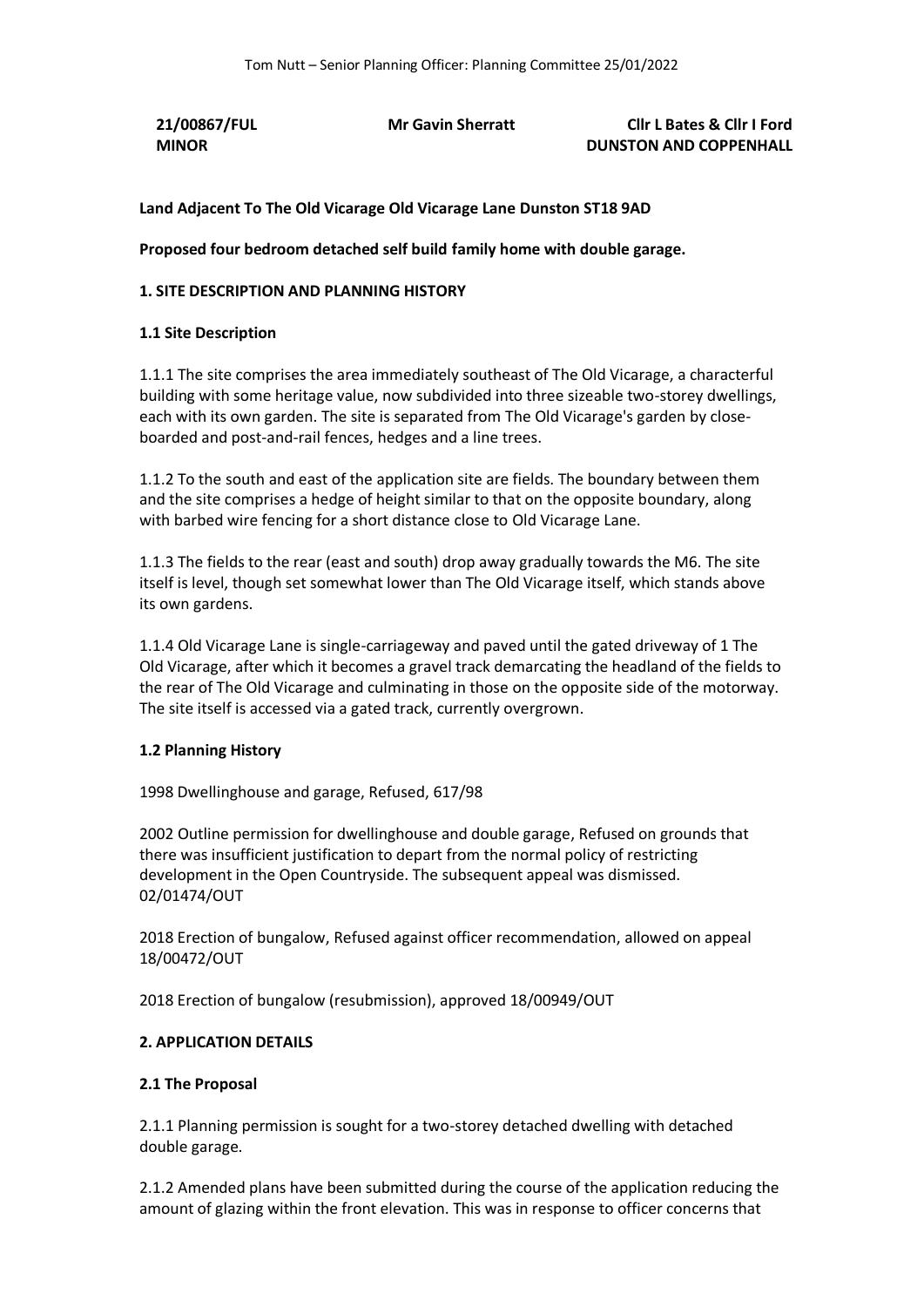the proposals would not be sympathetic with its surroundings which comprise the adjacent characterful building and rural landscape setting of the site.

2.1.3 The proposed dwelling would be set back 57m from the site access at Old Vicarage Lane. The proposed garage would be halfway between the entrance to the site and the proposed dwelling which is located further to the rear of site. The proposed garage would measure 7.3m x 6.3m, and 5m in height with a pitched roof. The rear garden would measure 16m in length and 213sqm in area.

2.1.4 The main part of the dwelling would measure 8m in length and 10m in width, 8m to the ridge of the main roof and 5m to the eaves. A single window is proposed in the north elevation at the first-floor level. The south elevation contains windows and entrance door (to the utility room) at the ground floor and two windows at the first-floor level. A single storey front extension is proposed with a mono pitched roof.

2.1.5 A two-storey gable end extension is proposed to the front and rear of the proposed dwelling. The front extension would measure 4.3m in width and 4.2m in length with a gable roof set 1.1m below the main ridge of the dwelling but with matching eaves height. The rear projection would measure 4.3m in width and 5.5m in length. The gable roof would be set 0.7m below the main ridge of the dwelling with a matching eaves height. Windows are proposed in the south elevation at the first-floor level. No windows are proposed in the north elevation on the gable end extensions.

2.1.6 A single storey rear extension is proposed to the rear which has a flat roof and would be flush with the side wall of the main dwelling and the rear of the two-storey gable extension.

2.1.7 Internally the dwelling would contain a kitchen, dining and living areas at the ground floor and 4 bedrooms at the first-floor level.

2.1.8 The dwelling would be positioned leaving a 1.1m gap to the north side boundary of the site and a 2.5m gap to the south side boundary.

2.1.9 Proposed materials include red brick walls, grey plain roof tiles, grey windows and grey doors.

The applicant has submitted the following documents with the application:

- o Design and Access Statement
- o Arboricultural Report (July 2021)

# **3. POLICY CONTEXT**

3.1 The site is located within the Open Countryside beyond the West Midlands Green Belt. It is within 8km of Cannock Chase SAC.

### **3.2. South Staffordshire Core Strategy 2012**

Core Policy 1: The Spatial Strategy

Policy OC1: Development in the Open Countryside beyond the West Midlands Green Belt Core Policy 2: Protecting and Enhancing the Natural and Historic Environment Policy EQ1: Protecting, Enhancing and Expanding Natural Assets Policy EQ2: Cannock Chase Special Area of Conservation Policy EQ4: Protecting and Enhancing the Character and Appearance of the Landscape Core Policy 3: Sustainable Development and Climate Change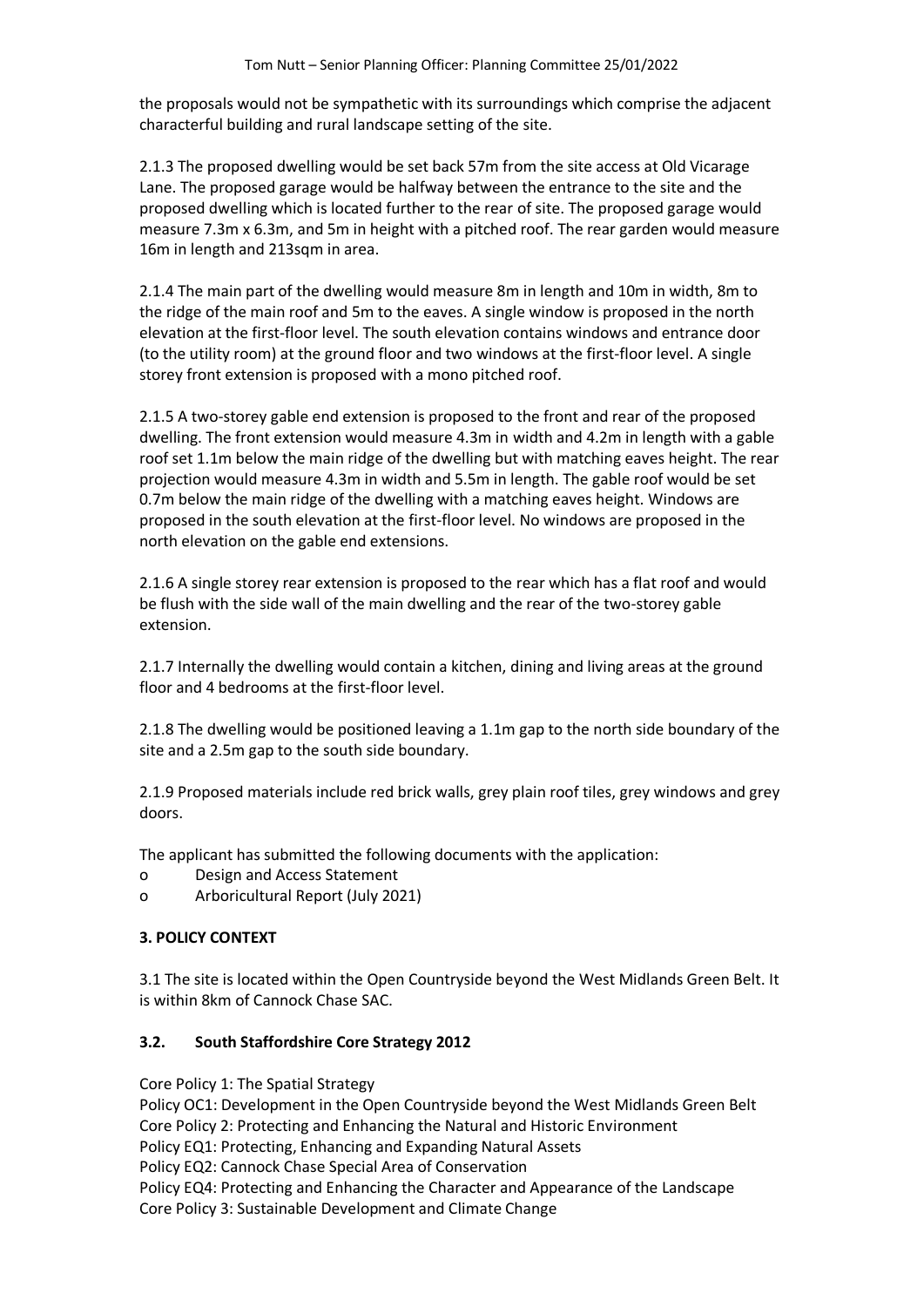Policy EQ9: Protecting Residential Amenity Appendix 6: Space about dwellings standards Core Policy 4: Promoting High Quality Design Policy EQ11: Wider Design Considerations Policy EQ12: Landscaping Core Policy 6: Housing Delivery Policy H1: Achieving a Balanced Housing Market Core Policy 11: Sustainable Transport Policy EV11: Sustainable Travel Policy EV12: Parking Provision Appendix 5: Car parking standards District Design Guide Supplementary Planning Document, 2014 Green Belt and Open Countryside Supplementary Planning Document, 2018 Sustainable Development SPD, 2018

### **3.3 National Planning Policy Framework 2021 (NPPF)**

Section 5. Delivering a sufficient supply of homes Section 8. Promoting healthy and safe communities Section 9. Promoting sustainable transport Section 12. Achieving well-designed places

### **3.4 National Planning Policy Guidance**

3.4.1 Planning law requires that applications for planning permission be determined in accordance with the development plan unless materials considerations indicate otherwise.

3.4.2 The law makes a clear distinction between the question of whether something is a material consideration and the weight which it is to be given. Whether a particular consideration is material will depend on the circumstances of the case and is ultimately a decision for the courts. Provided regard is had to all material considerations, it is for the decision maker to decide what weight is to be given to the material considerations in each case, and (subject to the test of reasonableness) the courts will not get involved in the question of weight.

# **4. CONSULTATION RESPONSES**

**Councillor:** No comments received (expired 17/10/2021)

**Penkridge Parish Council**: No comments received (expired 17/10/2021)

**Arboricultural Officer (received 12.10.2021)** *Having reviewed the application and supporting information I can confirm that no tree of significant value will be lost or damaged as a consequence of the proposed development.*

*There are several semi and early mature broadleaf species trees located along the northern boundary of the site. However, these are of generally poor quality, with the only significant specimen being an early mature Ash at the eastern end of the site. This tree is showing signs of decline, possibly through Ash Dieback and is unlikely to recover.* 

*Therefore, none of the trees on site warrant being a material constraint to development; consequently, I have no objection to the proposal nor any recommendation for tree related conditions.*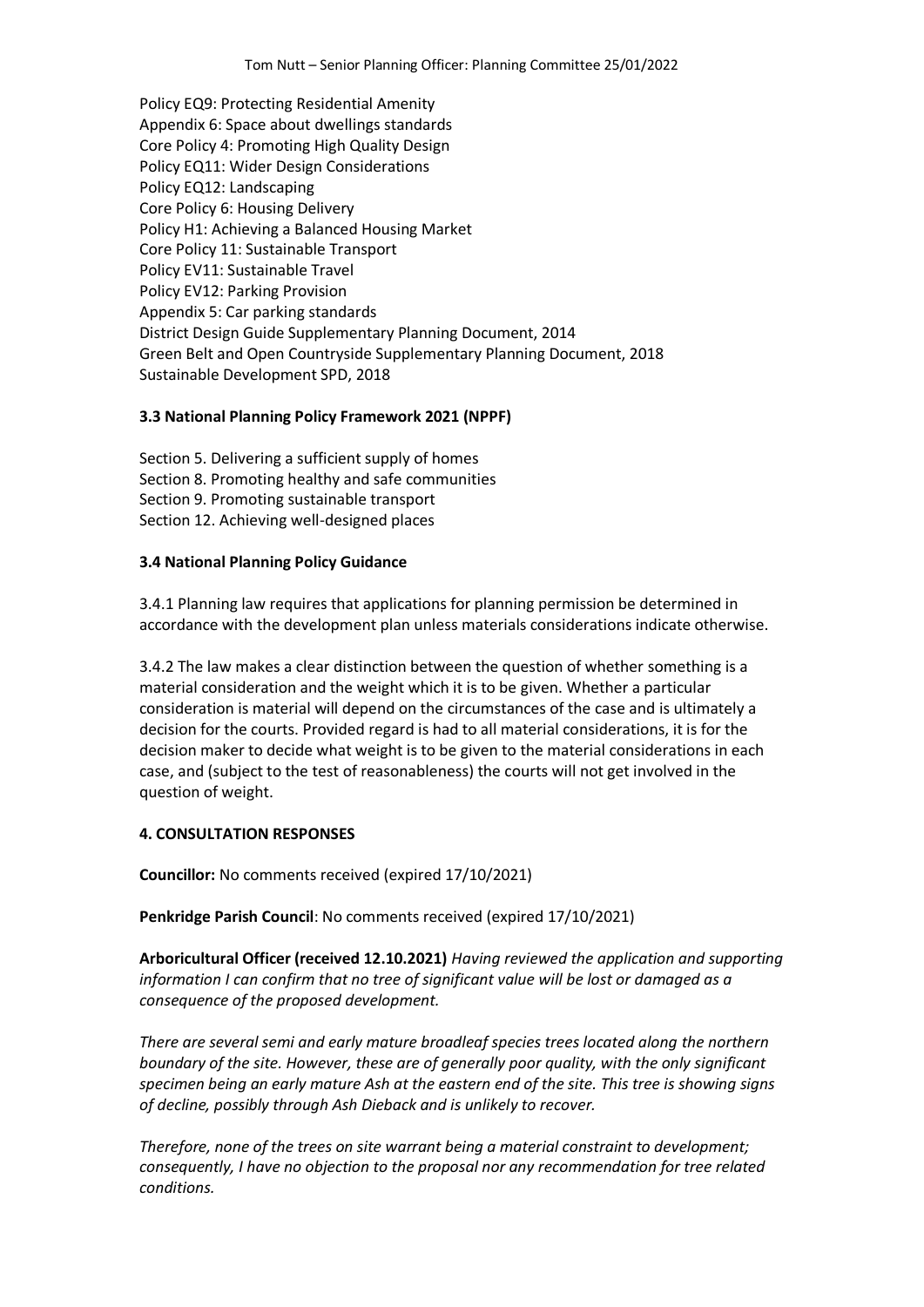**County Highways (received 18.10.2021)** *There are no objections on Highway grounds to the proposed development subject to conditions.*

*Notes to Planning Officer.*

*i*). The proposed development is located off an unadopted part of Vicarage Lane so therefore *this conditional recommendation is based only on the impact on the public highway. ii). This site was visited on Thursday 7th October 2021.*

**Natural England (received 11.10.2021) NO OBJECTION** - *SUBJECT TO APPROPRIATE MITIGATION BEING SECURED*

*We consider that without appropriate mitigation the application would: - have an adverse effect on the integrity of Cannock Chase Special Area of Conservation https://designatedsites.naturalengland.org.uk/.*

*In order to mitigate these adverse effects and make the development acceptable, the following mitigation options should be secured:*

*- delivering mitigation, for recreational impacts on Cannock Chase SAC, by means of the Strategic Access Management & Monitoring (SAMM) measures.*

*We advise that an appropriate planning condition or obligation is attached to any planning permission to secure these measures.*

*Natural England's advice on other natural environment issues is set out below.*

*Internationally and nationally designated sites*

*The application site is within close proximity of the Cannock Chase Special Area of Conservation (SAC) which is a European designated site, and therefore has the potential to affect its interest features. European sites are afforded protection under the Conservation of Habitats and Species Regulations 2017 (as amended).*

*The SAC is notified at a national level as the Cannock Chase Site of Special Scientific Interest (SSSI). Please see the subsequent sections of this letter for our advice relating to SSSI features.*

*In considering the European site interest, Natural England advises that you, as a competent authority under the provisions of the Habitats Regulations, should have regard for any potential impacts that a plan or project may have. The Conservation objectives for each European site explain how the site should be restored and/or maintained and may be helpful in assessing what, if any, potential impacts a plan or project may have.*

*European site - Cannock Chase SAC - No objection - Appropriate Assessment undertaken*

*Natural England notes that your authority, as competent authority under the provisions of the Habitats Regulations, has undertaken an Appropriate Assessment of the proposal, in accordance with Regulation 63 of the Regulations. Natural England is a statutory consultee on the Appropriate Assessment stage of the Habitats Regulations Assessment process.*

*Your appropriate assessment concludes that your authority is able to ascertain that the proposal will not result in adverse effects on the integrity of any of the sites in question. Having considered the assessment, and the measures proposed to mitigate for all identified adverse effects that could potentially occur as a result of the proposal, Natural England advises that we concur with the assessment conclusions., providing that all mitigation measures are appropriately secured in any permission given.*

*Cannock Chase SSSI - No objection*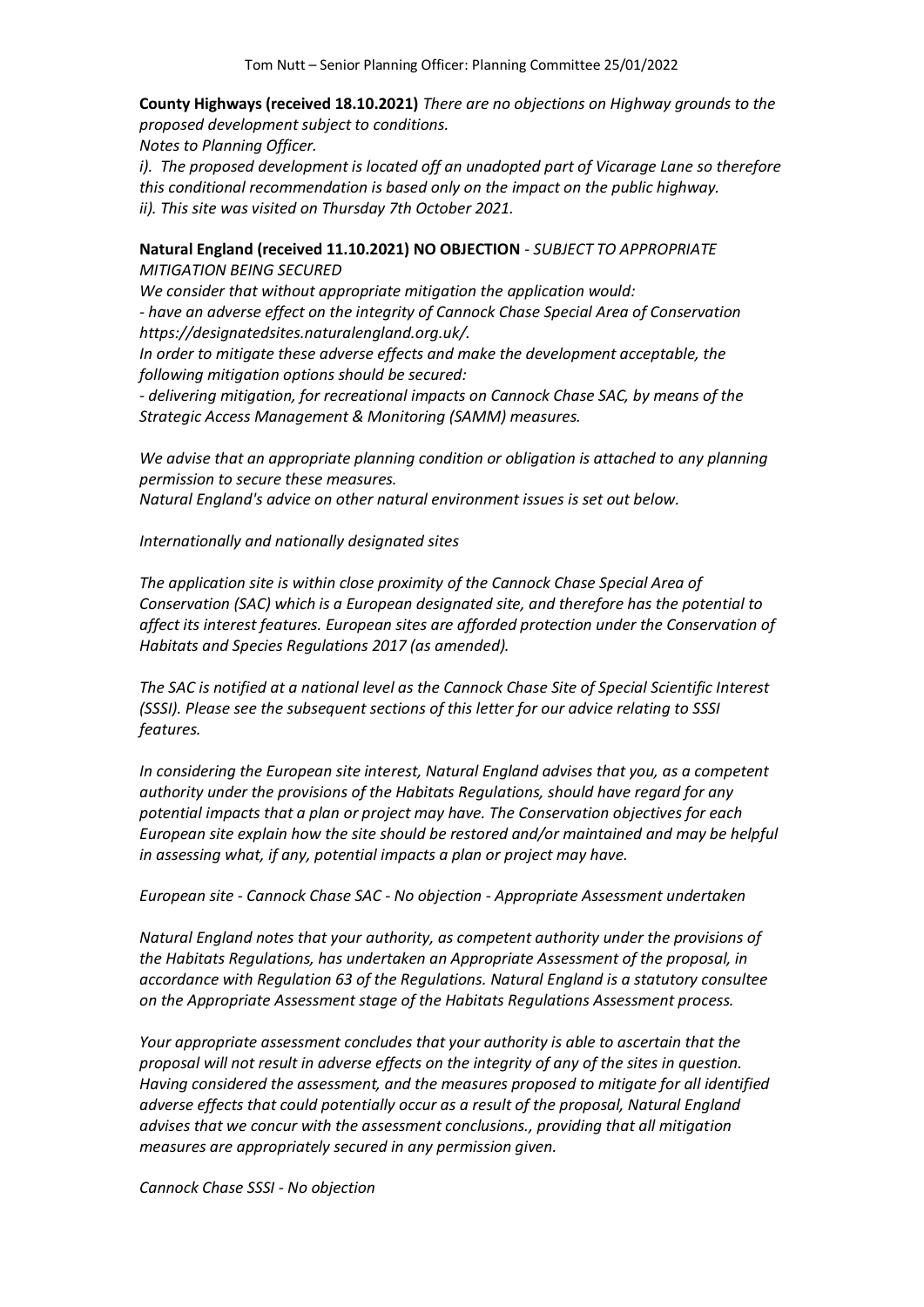*Based on the plans submitted, Natural England considers that the proposed development will not damage or destroy the interest features for which the site has been notified and has no objection.*

**Severn Trent (received 05.10.2021)** *As the proposal has minimal impact on the public sewerage system, I can advise we have no objections to the proposals and do not require a drainage condition to be applied.*

Site notice (expired 20/10/2021)

No neighbour comments received (expired 19/10/2021)

### **5. APPRAISAL**

5.1 The application is to be heard at Planning Committee as the proposal is contrary to Policy OC1 of the Core Strategy.

### **5.2 Key Issues**

- Principle of the development
- Impact on the character of the site and wider streetscene
- Impact on neighbouring amenity
- Highways/Parking
- Cannock Chase

### **5.3 Principle of the development**

5.3.1 The property is within the Open Countryside beyond the West Midlands Green Belt. Policy OC1 sets out four categories of new building that 'will normally be permitted' in the Open Countryside, but the proposed development does not fall into any of them. It is therefore contrary to Policy OC1. The proposal also conflicts with Core Policy 1 as it is outside the settlement hierarchy. The settlement hierarchy is where growth is directed because it is the most accessible and sustainable location for it.

5.3.2 Planning application Ref 18/00472/OUT was for the erection of a bungalow on this site. The application was refused by Members due to the conflict with Core Strategy OC1. However, the decision was overturned on appeal. The inspector considered that the lack of a 5 year housing supply in the district rendered policy OC1 out of date in line with paragraph 11d and footnote 8 of the NPPF which states that planning permission should be granted in these circumstances unless, 'any adverse impacts of doing so would significantly and demonstrably outweigh the benefits, when assessed against the policies in this Framework taken as a whole'. The inspector concluded that, when assessed against the NPPF the proposals were in a sustainable and accessible location, would contribute to housing supply and that there would be only very limited environmental harm caused to the essentially open and rural character of this countryside location.

5.3.3 The outline permission above, and subsequent permission 18/00949/OUT on this site for the erection of a bungalow are extant. The time limit for approval of reserved matters is 18th April and 20th March 2022 respectively. Following approval of reserved matters for either outline permission, the applicant would have two years to implement the permission.

5.3.4 I consider that the appeal decision and fall-back position of being able to implement the above permissions is sufficient justification for accepting that, as long as they remain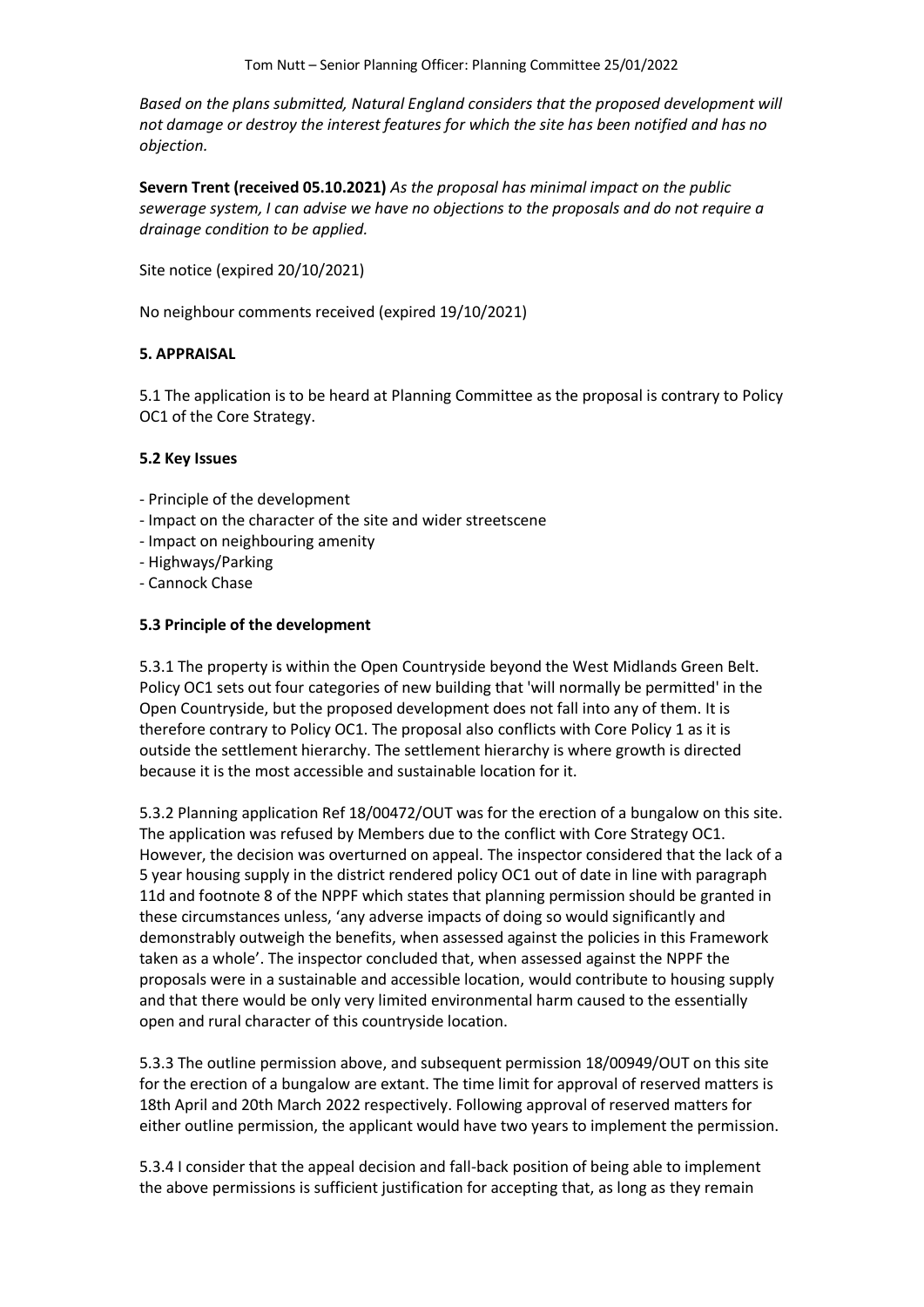extant, similar proposals for 1 dwelling on this site are also acceptable in principle subject to consideration of detailed matters.

5.3.5 The Self-Build and Custom Housebuilding Act 2015 (as amended by the Housing and Planning Act 2016) placed a legal duty on authorities to keep a register of individuals and associations of individuals who want to acquire serviced plots of land and required them to have regard to this when carrying out planning functions.

5.3.6 The applicant has confirmed that the property would be a self-build family home. I have therefore given this element some weight in the consideration of the planning application as the local authority is subject to duties under sections 2 and 2A of the Act to have regard to this and give enough suitable development permissions to meet the identified demand.

### **5.4 Impact on the character of the site and wider streetscene**

5.4.1 Core Strategy Core Policy 4 states, the Council will expect all development proposals to achieve a high quality of design of buildings and their landscape setting… and meet the following requirements… b) to respect and enhance local character and distinctiveness of the natural and built environment including opportunities to improve the character and quality of the area and the way it functions'

5.4.2 Core Strategy Policy EQ11 states, 'Development proposals must seek to achieve creative and sustainable designs that take into account local character and distinctiveness…in terms of volume, scale, massing and materials, development should contribute positively to the street scene and surrounding buildings, whilst respecting the scale of spaces and buildings in the local area'.

5.4.3 Policy EQ4 states that the design and location of new development should take account of the characteristics and sensitivity of the landscape and its surroundings, and not have a detrimental effect on the immediate environment and on any important medium and long-distance views. Trees, veteran trees, woodland, ancient woodland and hedgerows should be protected from damage and retained unless it can be demonstrated that removal is necessary and appropriate mitigation can be achieved.

5.4.4 The proposed dwelling is located adjacent to a small cluster of dwellings along Old Vicarage Lane. The nearest dwelling, The Old Vicarage, is a characterful dwelling with some heritage value, although it is not a listed building. The proposed dwelling would be in close proximity to the Old Vicarage and so it is considered that the proposed dwelling should respond to existing character of the immediate locality, also recognising the site is in a rural location.

5.4.5 The overall size and form of the dwelling is similar to nearby dwellings. The amended drawings have removed the extensive glazing within the two-storey gable extension and replaced with tradition fenestration. The blank side elevations are somewhat detrimental to the design quality. However, I consider that the overall design adequately responds to its environment, and the use of traditional materials will be key to ensuring the proposal does not have a detrimental effect.

5.4.6 In conclusion, I consider that the proposal is in accordance with Core Strategy policies CP4, EQ4, EQ11, and Design Guide SPD.

### **5.5 Impact on neighbouring amenity**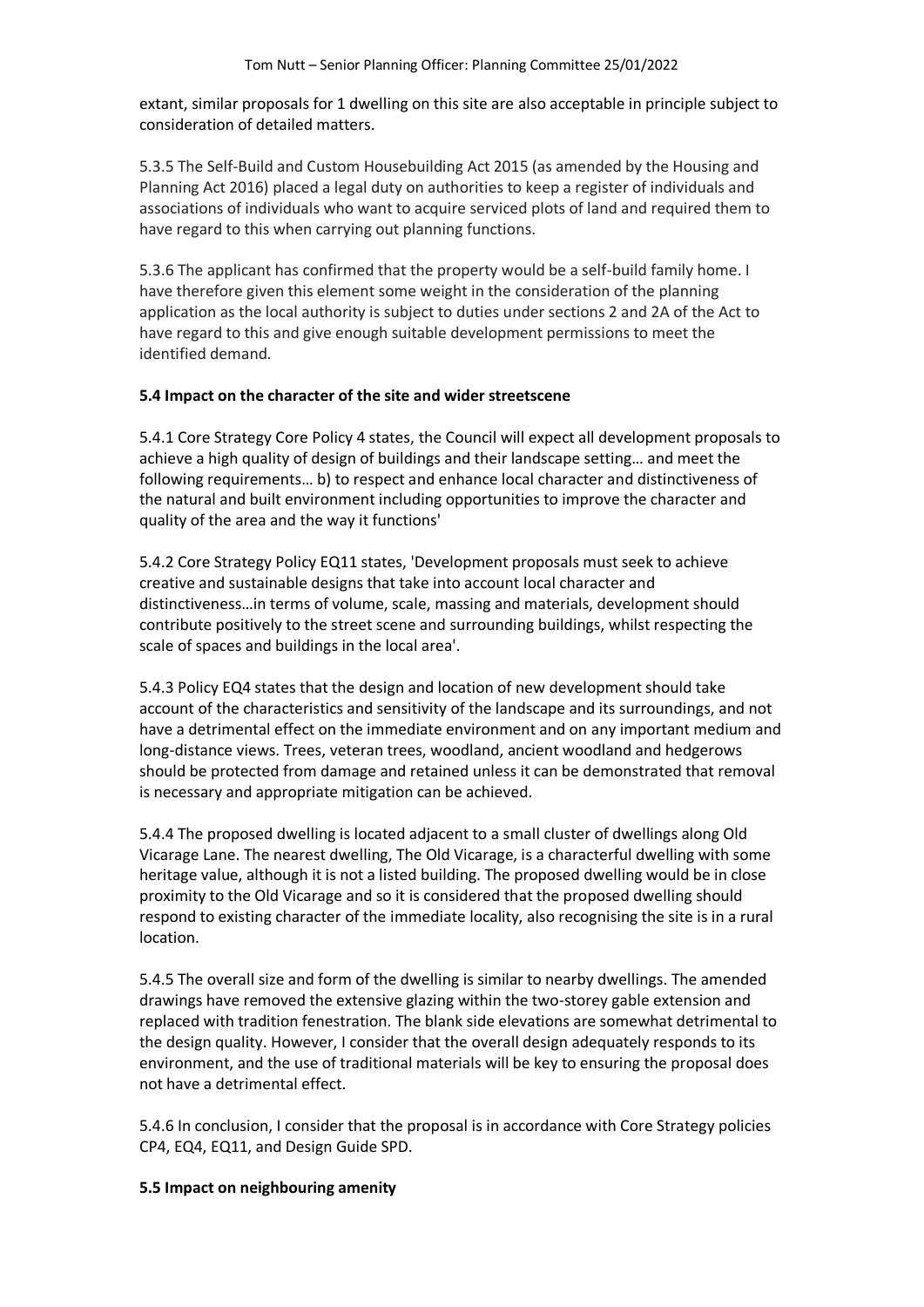5.5.1 In accordance with Core Strategy Policy EQ9, all development proposals should take into account the amenity of any nearby residents, particularly with regard to privacy, security, noise and disturbance, pollution, odours and daylight.

5.5.2 The proposed two storey dwelling would be approximately 40 metres from the nearest habitable room window and there are no directly facing windows to neighbouring properties. There are also a number of mature trees between the proposed dwelling and dwellings to the west which provide screening. There is one window at the first-floor level within the north elevation which serves an ensuite bathroom. It would be prudent for it to be obscure glazed to avoid any future privacy issues.

5.5.3 The proposed garage would be located approximately 9m from The Old Vicarage. The garage would measure 5m in height to the ridge of the pitched roof and 2.8m to the eaves. I consider that the distance to the nearby property, the size of the garage with pitched roof sloping away from the closest boundary and screening in-between would avoid any issues of overdominance of loss of daylight for neighbours. I consider therefore that there would be no harmful impacts to the amenity of neighbours.

5.5.4 With regard to occupier amenity, the proposals comfortably exceed the SAD standards for garden space, side access and internal space standards for a 4-bedroom dwelling. The positioning and size of windows allows sufficient daylight and allows privacy of the occupants.

5.5.5 In conclusion, I consider that the proposals would not harm the amenity of neighbours or occupants and is therefore in accordance with Core Strategy Policies EQ9 and EQ11.

# **5.6 Highways/Parking**

5.6.1 Core Strategy Policy EV12 states that the Council will require appropriate provision to be made for off street parking in development proposals in accordance with adopted parking standards. These are set out in Appendix 5 and require 3 spaces for 4-bedroom dwellings.

5.6.2 The submitted Block Plan shows sufficient space to accommodate parking to the front of the dwelling in accordance with Policy EV12 and Appendix 5. Details can be demonstrated via a condition requiring details of soft and hard landscaping.

5.6.3 Regarding access, Staffordshire County Highways do not object to the proposals subject to a condition that the development shall not be brought into use until the access drive, parking and turning areas have been provided in accordance with the approved plans. In conclusion, the proposals would provide sufficient parking and are unlikely to cause highways issues in accordance with Core Strategy Policy EV12.

# **5.7 Cannock Chase SAC**

5.7.1 The application site lies within the 0-8km zone of influence for the Cannock Chase Special Area of Conservation (SAC) and therefore requires mitigation due to the impacts of the additional recreational use of the SAC. Policy EQ2 of the Core Strategy states that development will only be permitted where it can be demonstrated that it will not be likely lead directly or indirectly to an adverse effect upon the integrity of the Cannock Chase SAC.

5.7.2 Natural England have been consulted on this application and consider that without appropriate mitigation the application would have an adverse effect on the integrity of Cannock Chase SAC. In order to mitigate these adverse effects and make the development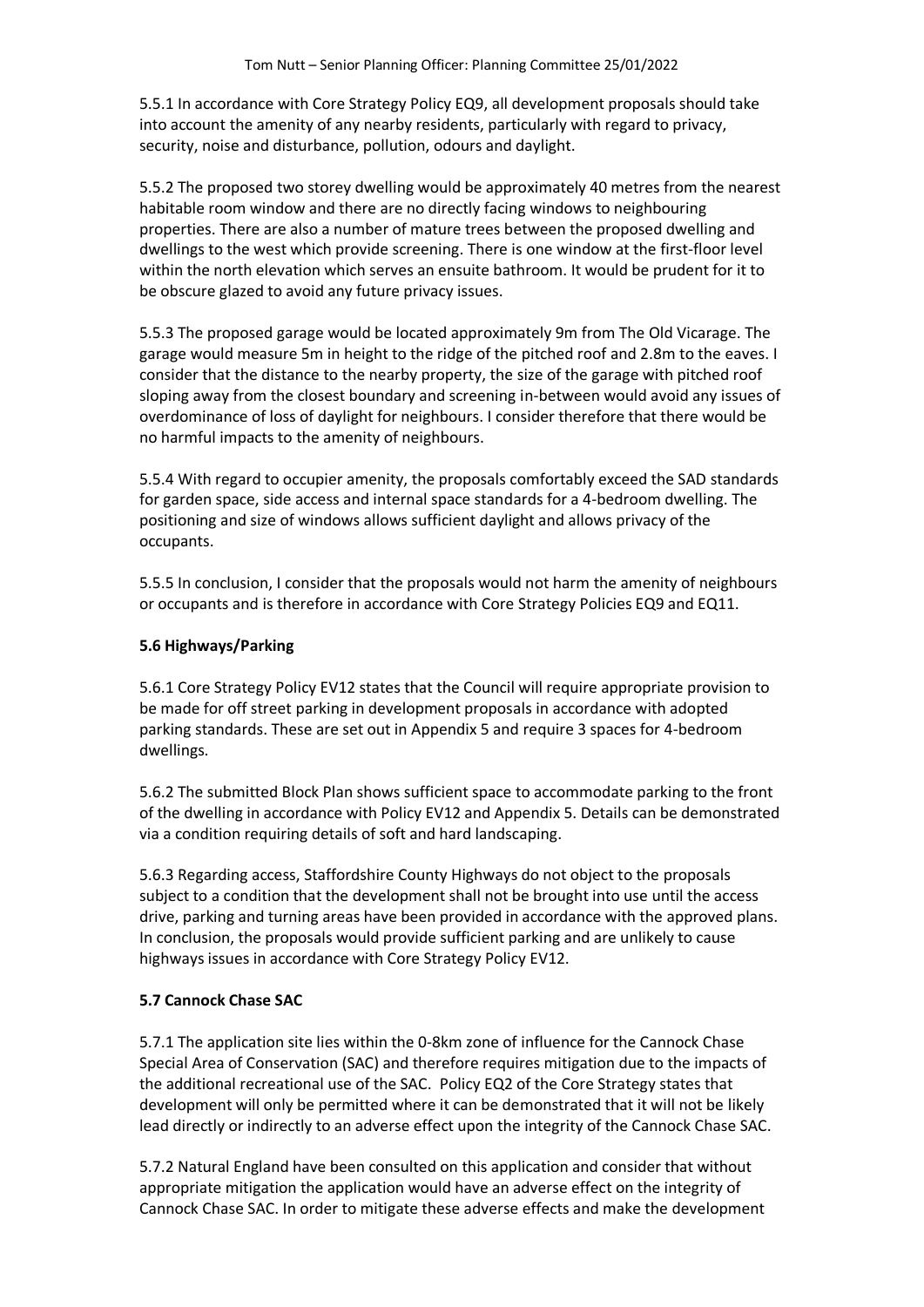acceptable, mitigation should be secured for the recreational impacts on Cannock Chase SAC, by means of the Strategic Access Management & Monitoring Measures (SAMMM).

5.7.3 The development lies within the 0-8km zone of payment and would not significantly alter the scale of development currently planned for within the 0-15km zone of influence. Therefore, the Cannock Chase SAC - Planning Evidence Base Review (2017) suggests that any likely significant effects to the Cannock Chase SAC can be avoided or mitigated through the provision of £232 per net residential dwelling proposed towards the measures outlined in the SAMMM.

5.7.4 Provided that the application proposes to secure £232 per net residential dwelling through a satisfactory legal agreement, the proposed development would deliver sufficient mitigation and avoidance measures to prevent an adverse in combination effect on the integrity of the Cannock Chase SAC. The applicant has submitted a draft Unilateral Agreement and has confirmed they are willing to pay the required mitigation contribution. As a result, the proposal would likely have no adverse impact on the integrity of Cannock Chase SAC in accordance with Policy EQ2 of the Core Strategy, subject to satisfactory completion of the Unilateral Agreement.

# **6. CONCLUSIONS**

6.1 There is an extant permission for a dwelling to be built at this site. Whilst it is recognised that this permission is for a bungalow, for the reasons given in this report, it is not considered that the erection of a two-storey dwelling would give rise to any undue harm on the character of the Open Countryside in this location. The application is for a single selfbuild dwelling to which I have attributed some weight. The proposal is unlikely to have a detrimental impact to the amenity of neighbours or the occupiers of the proposed dwelling and would not be harmful to the character of the adjacent dwelling, The Old Vicarage, and also the wider rural landscape setting, in accordance with Core Strategy Policies CP4, EQ4 and EQ11, Design Guide SPD and Section 12 of the NPPF. There are no highways or ecology concerns. I am therefore recommending that the application be approved, subject to conditions.

# **7. RECOMMENDATION - DELGATE APPROVAL TO DEVELOPMENT MANAGEMENT MANAGER Subject to Unilateral Undertaking**

Subject to the following condition(s):

- 1. The development to which this permission relates must be begun not later than the expiration of 3 years beginning with the date on which this permission is granted.
- 2. The development shall be carried out in accordance with the approved drawings: 001 Location Plan received 13.08.2021, 005 Rev A Proposed Garage Plans and Elevations received 23.09.2021 and, 002 Rev B Block Plan and Site Plan, 003 Rev B Proposed Floor Plans, 004 Rev A Proposed Elevations received 20.12.2021
- 3. No works above damp-proof level shall take place until details of the materials to be used in the construction of the external surfaces of the building hereby permitted have been submitted to and approved in writing by the local planning authority. Development shall be carried out in accordance with the approved details.
- 4. The development hereby permitted shall not be brought into use until the access drive, parking and turning areas have been provided in accordance with the approved plans.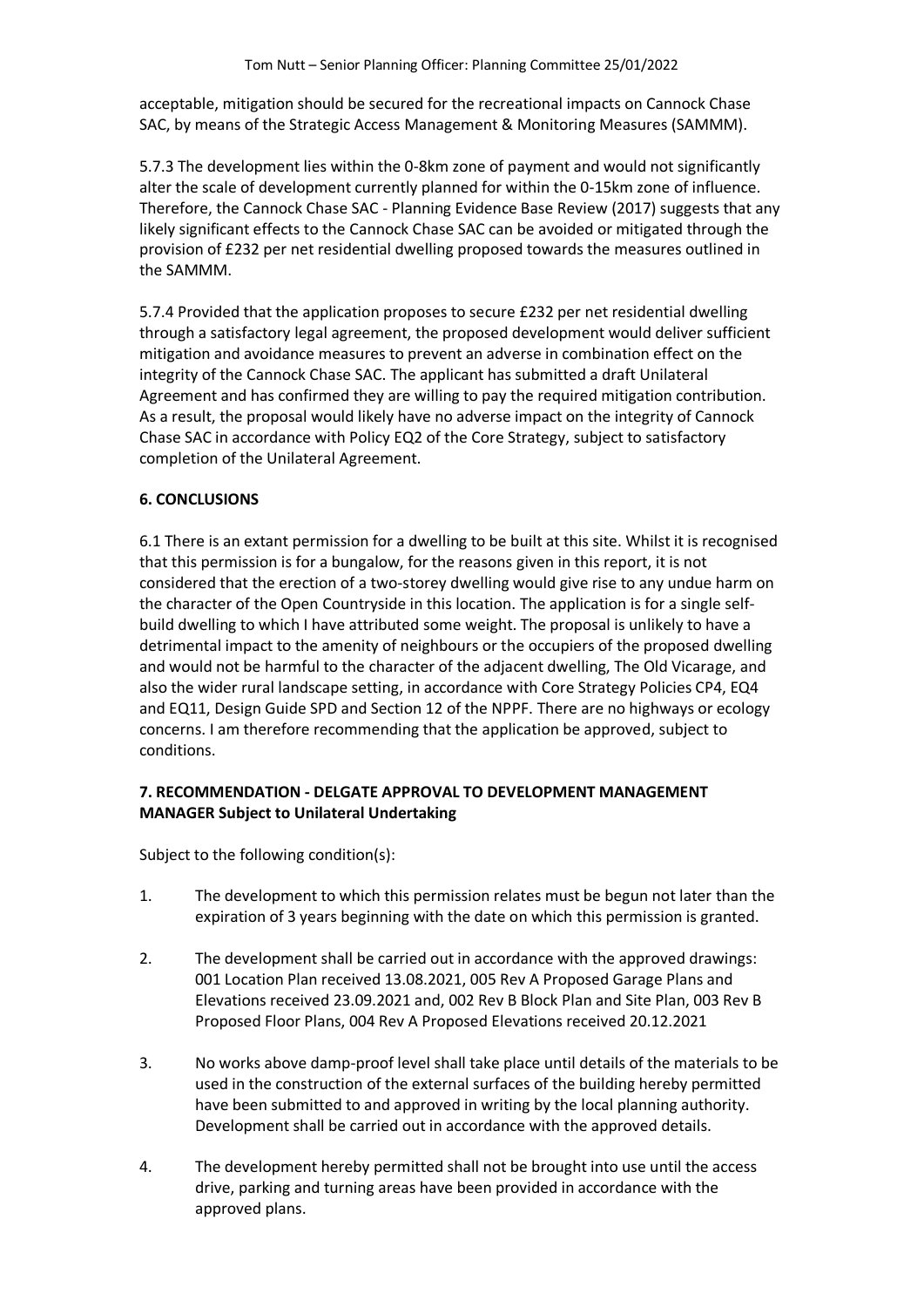- 5. Within 1 month of any development commencing on the site a landscape scheme shall be submitted to the Local Planning Authority for approval. The approved scheme shall be implemented concurrently with the development and completed within 12 months of the completion of the development. The Local Planning Authority shall be notified when the scheme has been completed. Any failures shall be replaced within the next available planting season and the scheme shall be maintained to the satisfaction of the Local Planning Authority. The planting shall be retained and maintained for a minimum period of 10 years by the property owner from the notified completion date of the scheme. Any plant failures that occur during the first 5 years of the notified completion date of the scheme shall be replaced with the same species within the next available planting season (after failure).
- 6. The proposed driveway shall be made of porous materials or shall drain to a porous location within the site.

### Reasons

- 1. The reason for the imposition of these time limits is to comply with the requirements of Section 91 of the Town and Country Planning Act 1990.
- 2. In order to define the permission and to avoid doubt.
- 3. To safeguard the visual amenity of the area and the existing building in particular in accordance with policy EQ11 of the adopted Core Strategy.
- 4. In the interest of highway safety.
- 5. To safeguard the amenity of the area in accordance with policy EQ11 of the adopted Core Strategy.
- 6. In the interests of sustainable design in accordance with policy EQ7 Water Quality

Proactive Statement - In dealing with the application, the Local Planning Authority has approached decision making in a positive and creative way, seeking to approve sustainable development where possible, in accordance with paragraph 38 of the National Planning Policy Framework, 2021.